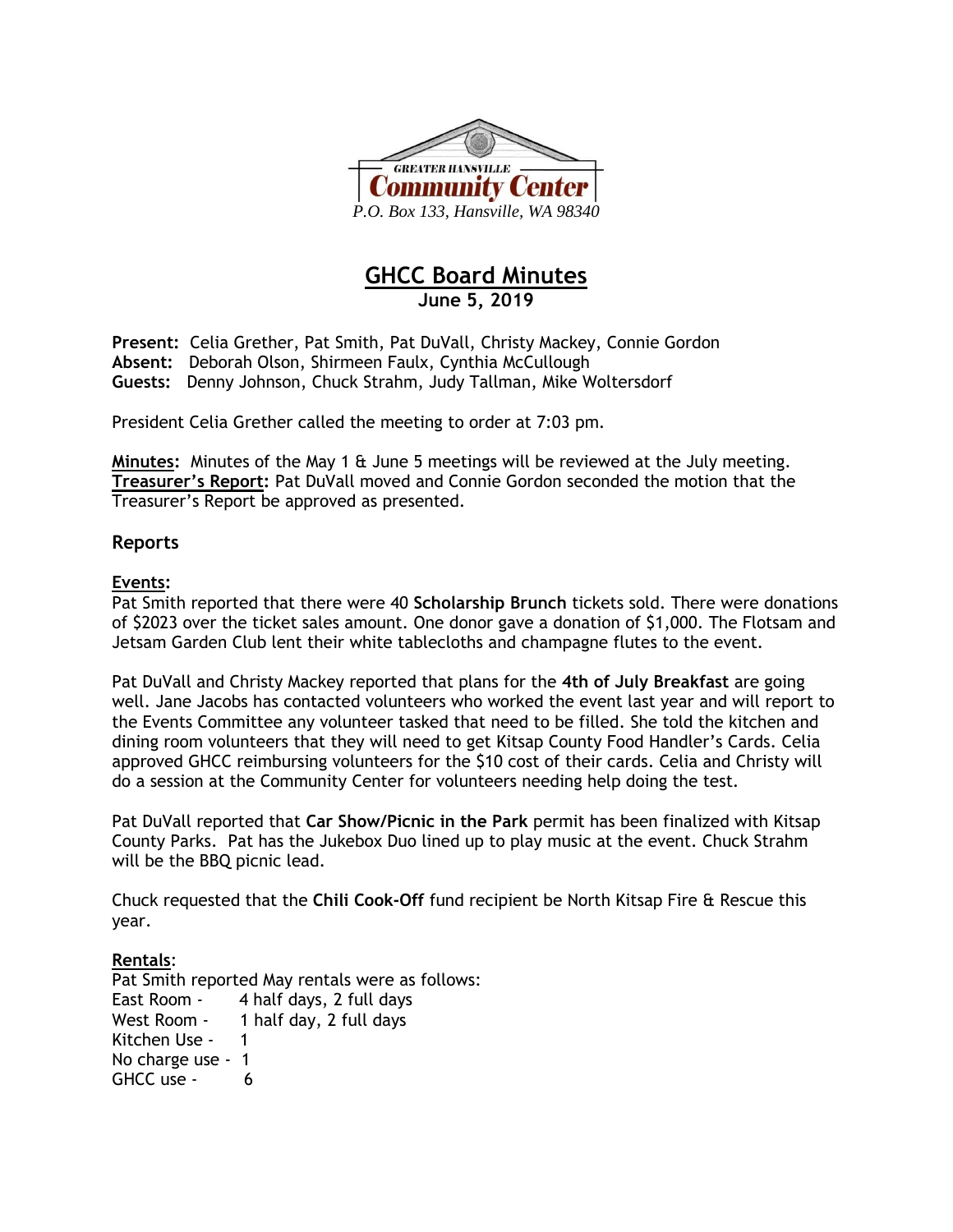Pat also reported that Kitsap County has sent a Health Department permit invoice.

**Membership**: Christy reported there were 4 renewals in May

**Book Sale**: Connie reported that new people have stepped forward to help with the setup. They are well ahead of schedule. Several high value book donations will be taken directly to Thrift Books where they will have a wider pool of potential buyers.

Connie was pleased to report that Howie and Alix have agreed to continue as Book Sale leads in 2020.

**Rummage Sale**: Connie reported that the Rummage Sale poster is being put up around the area. Connie is working on getting Navy volunteers again this year. Angi has come up with lots of places to advertise the sale. Jane Ritley will put up photos and ads on garage sale sites around NW Washington.

**Maintenance Report**: Cameron reported that Olin Gard cleaned the gutters. He is getting bids for repairing the sign shed roof and siding. Double D Electric is scheduled to come out and troubleshoot the problem with the generator. It is currently not operating.

**Neighbor's Lunch**: Celia reported that the **Sail Like a Girl** presentation drew 50 people. She is looking for 2019/2020 Neighbor's Lunch speakers. She is looking into booking a speaker about drought.

**Endowment**: The **Endowment S'mores Beach Party** will be at Christy & Rick Mackey's house on July 27.

**Building Entry Project**: Pat Smith has been working on a design for the planting area in front of the wall between the East & West walkways to the front door. Pat DuVall suggested we check with the Parks Department to see if they will remove some of the curb to widen the walkway. Christy will contact Dori Leckner to see if that is a possibility.

Because the steel handrail bids were so high, Don & Christy are looking for more affordable options. Christy visited Kingston Lumber and Home Depot and looked at their handrails.

The Flotsam & Jetsam Garden Club granted GHCC a \$200 grant to help with the cost of the project.

**Boy Scouts**: Mike Woltersdorf reported that Scout Troop 1555 went to Camporee and the boys won some contests. The Scouts helped with the FJGC Garden Sale and helped cub scouts do a water bottle rocket project. They are getting ready to go to Camp Parsons in July for a week. They did a hike at Mount Eleanor and are planning a Silver Lakes backpack trip. They will have an information table at the Village Green Community Appreciation Picnic.

Celia reported that Shirmeen will be our liaison to the Kingston Chamber of Commerce. She is going to take an Emergency Management Class.

Celia reported that she has been in contact with the Kitsap Parks Department attorney and with Dori Leckner about renewing the Norwegian Point Park **Boathouse lease**. The lease ex